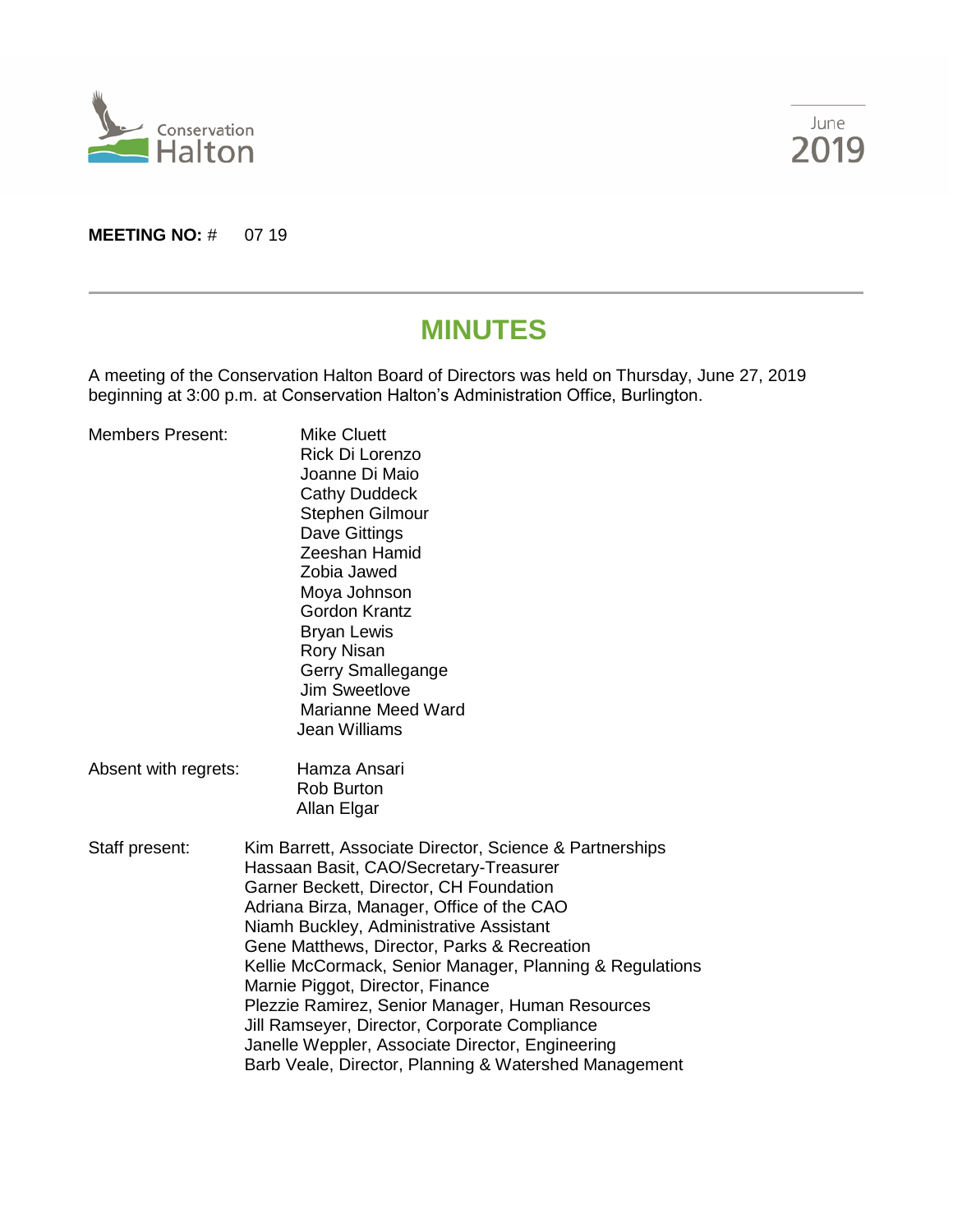



Chair Gerry Smallegange the meeting to order at 3:05 p.m.

Gerry Smallegange noted that a copy of the **AMENDED agenda** was provided to the Board with a walk on report # **4.6 RFP Award for the Maplehurst Correctional Centre Flood Mitigation Feasibility Study, #PL0011-19-01.** 

As requested by Jean Williams, Barb Veale provided a verbal summary on Consent Item *# 3.3 CN Milton Logistics Hub Project* in addition to the memo.

In response to Jean William's query re Item **# 4.2** *Milton Flood Conveyance Channel Report*, which was retracted from the May CH BOD Meeting and was due to be presented at the June BOD meeting, Gerry Smallegange advised that this report would be pushed back to the fall, due to higher than average CH staff workload.

#### **1. Acceptance of AMENDED Agenda as distributed.**

| <b>CHBD 07 01</b> | Moved by: Cathy Duddeck    |
|-------------------|----------------------------|
|                   | Seconded by: Jean Williams |

That Conservation Halton Board of Directors **accept the AMENDED Agenda.**

#### *Carried*

# **2. Disclosure of Pecuniary Interest for Board of Directors**

There was no disclosure of Pecuniary Interest.

**3. Consent Items**

Roll Call & Mileage Approval of Conservation Halton Board Meeting minutes dated May 23, 2019 Approval of CH Finance & Audit Committee minutes dated June 13, 2019

- 3.1 Kelso Dam Update Report #: CHBD 07 19 01
- 3.2 Quarterly Permits & Letters of Permission issued under Ontario Regulation 162/06 April 1 to May 31, 2019 Report #: CHBD 07 19 02
- 3.3 CN Milton Logistics Hub Project Report #: CHBD 07 19 03
- 3.4 Grindstone Creek Flood Risk Mapping Update Report #: CHBD 07 19 04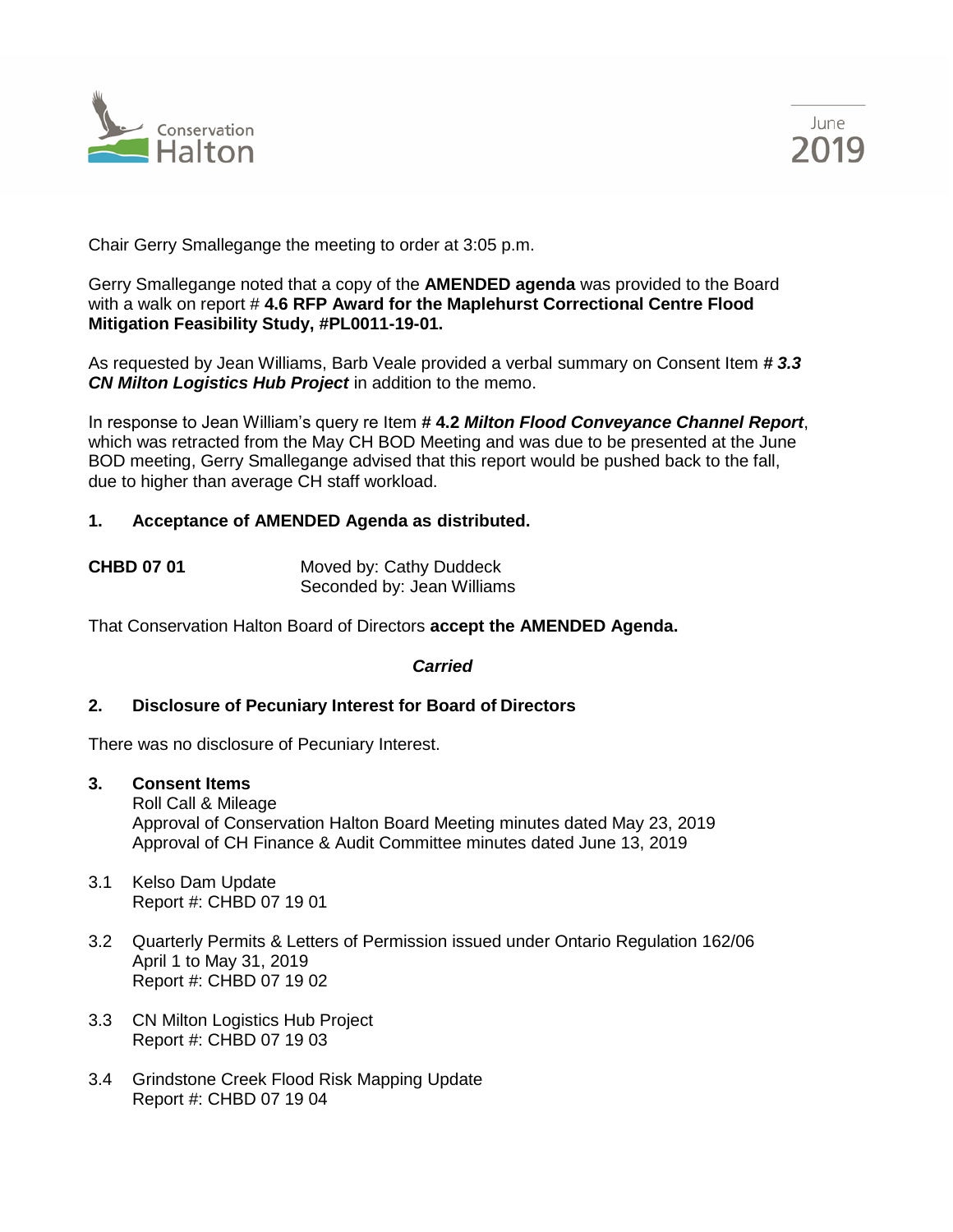



Consent Items were adopted.

# **4. Action Items**

4.1 2020 Preliminary Budget Report #: CHBD 07 19 05

**CHBD 07 02** Moved by: Rory Nisan Seconded by: Joanne Di Maio

THAT the Conservation Halton Board of Directors **approve the attached 2020 preliminary budget for budget discussion purposes with funding watershed municipalities that include the Region of Halton, City of Hamilton, Region of Peel and Township of Puslinch.**

*Carried*

4.2 Budget Variance Report for the Period Ended April 30, 2019 and 2019 Projected Year End Amounts Report #: CHBD 07 19 06

**CHBD 07 03** Moved by: Moya Johnson Seconded by: Jim Sweetlove

THAT the Conservation Halton Board of Directors **receive for information the staff report dated June 27, 2019 on the Budget Variance Report for the period ended April 30, 2019, and the 2019 Projected Year End Amounts;**

AND

THAT the Conservation Halton Board of Directors **approve the closing of the capital projects identified in the staff report dated May 24, 2019 and the changes to the Dams and Channels capital project amounts in accordance with provincial capital funding approval.**

*Carried*

4.3 Kelso / Glen Eden Soil and Groundwater Remediation Works Report #: CHBD 07 19 07

**CHBD 07 04** Moved by: Gordon Krantz Seconded by: Stephen Gilmour

THAT the Conservation Halton Board of Directors **approve the tender award of \$640,000 plus HST for soil and groundwater remediation works to Edgar Howden & Sons LTD. as prepared by Stantec Consulting Ltd. on behalf of Conservation Halton.**

*Carried*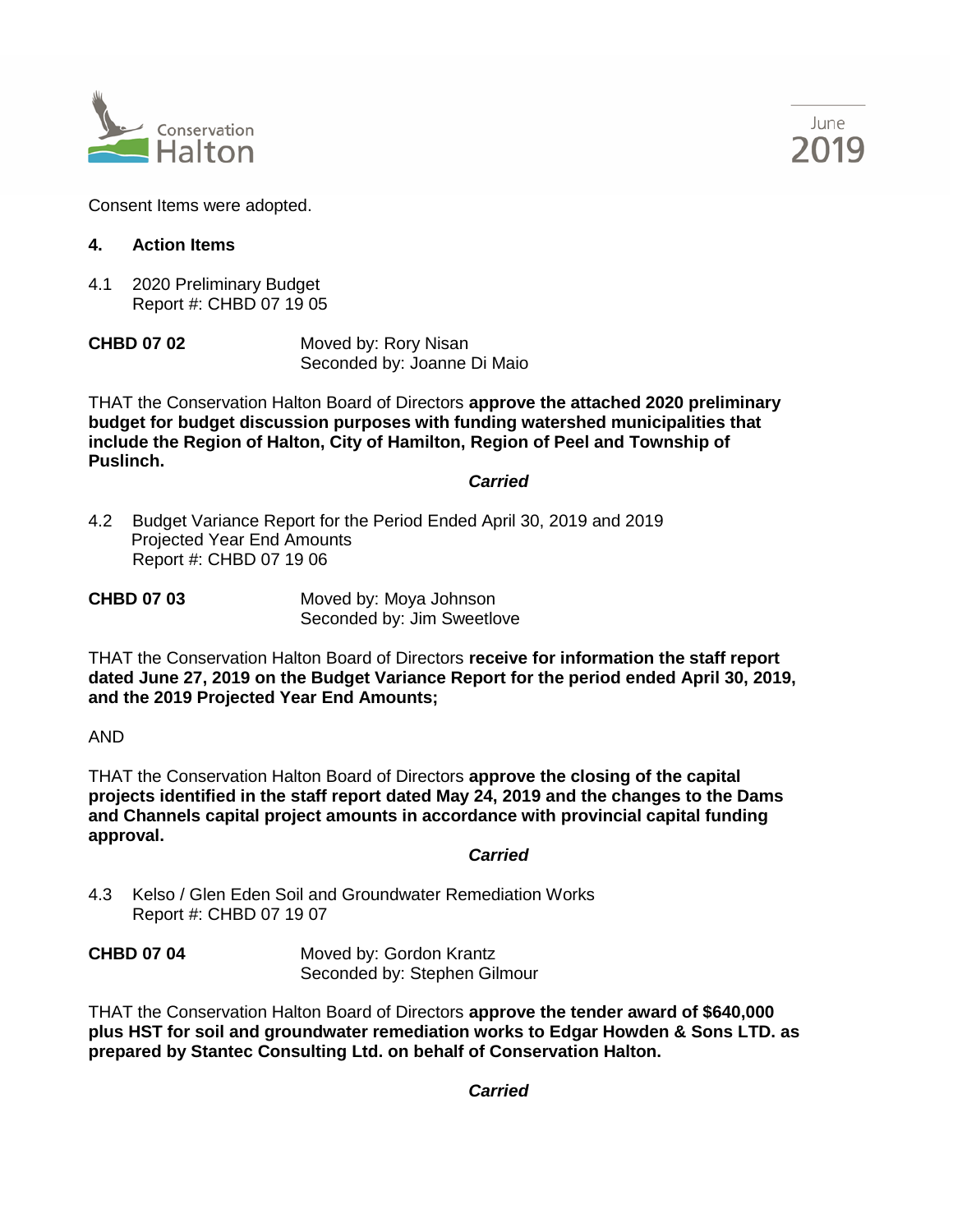



- 4.4 Conservation Halton Client Service Standards Commitment/Policy Report #: CHBD 07 19 08
- **CHBD 07 05** Moved by: Moya Johnson Seconded by: Cathy Duddeck

THAT the Conservation Halton Board of Directors **approve the Conservation Halton Client Service Standard Commitment/Policy, dated June 27, 2019.**

#### *Carried*

- 4.5 Sixteen Mile Creek Restoration Works Funding Agreement Report #: CHBD 07 19 09
- **CHBD 07 06** Moved by: Moya Johnson Seconded by: Cathy Duddeck

THAT the Conservation Halton Board of Directors **approve the Sixteen Mile Creek Restoration Works Funding Agreement as attached and authorize the Chief Administrative Officer to sign the agreement on behalf of Conservation Halton.**

*Carried*

4.6 RFP Award for the Maplehurst Correctional Centre Flood Mitigation Feasibility Study, #PL0011-19-01 Report #: CHBD 07 19 10

**CHBD 07 08** Moved by: Jean Williams Seconded by: Cathy Duddeck

THAT the Conservation Halton Board of Directors **approve the RFP award of \$157,968 + HST for the Maplehurst Correctional Centre Flood Mitigation Feasibility Study (PL0011- 19-01) to Matrix Solutions Inc.**

*Carried*

# **5. CAO Verbal Update**

Hassaan Basit provided CH Foundation Gala highlights noting the event's success which was well attended with guests including Andrea Hanjin, Parliamentary Assistant to the Minister of the Environment, Conservation and Parks.

# **6. Other Business**

6.1 CHF Update (Jim Sweetlove)